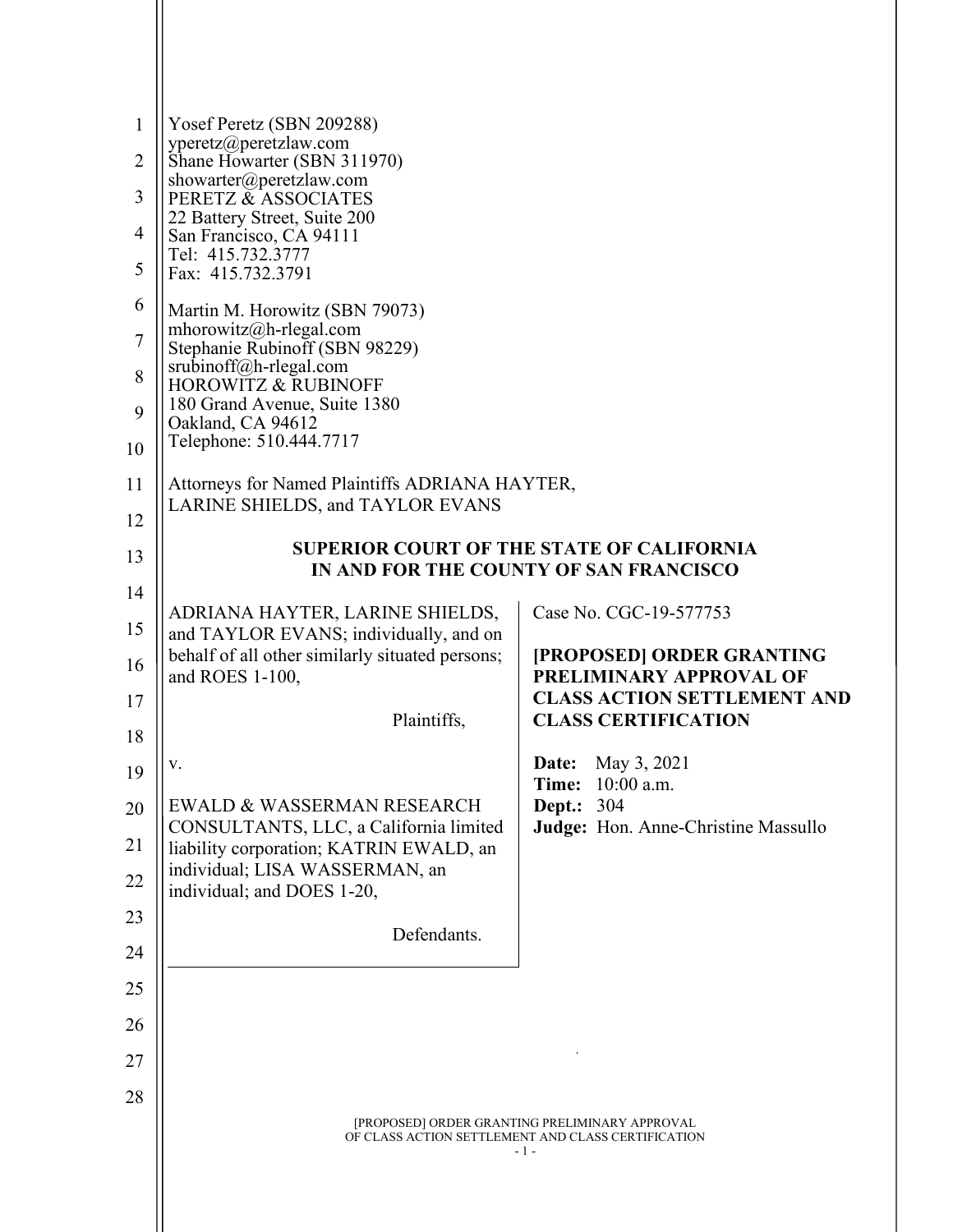The Court has before it Plaintiffs' unopposed Motion for Preliminary Approval of Class Action Settlement and Class Certification. After reviewing Plaintiffs' Motion for Preliminary Approval and the supporting documents, including the Declaration of Yosef Peretz, the parties' settlement agreement in this matter (the "Settlement Agreement"), the proposed notice to class members, and other papers filed herein, and after conducting a hearing on Plaintiffs' Motion, the Court hereby finds and orders as follows:

6

1

2

3

4

5

7 8  $\overline{Q}$ 10 11 12 13 14 15 1. The Court finds that the Settlement Agreement appears to be within the range of that which would receive final approval as a fair, adequate and reasonable settlement, and therefore meets the requirements for preliminary approval. The Court conditionally finds that the Settlement Agreement was the product of serious, informed, non-collusive negotiations conducted at arms' length by the parties with assistance from the Honorable Mary E. Wiss, judge of this Court. In so noting, the Court considered the nature of the claims, the amounts and kinds of benefits paid in settlement, the allocation of settlement proceeds among the class members, and the fact that a settlement represents a compromise of the parties' respective positions rather than the result of a finding of liability at trial. The Court further conditionally finds that the terms of the Settlement Agreement have no obvious deficiencies and do not improperly grant preferential treatment to any individual class member.

16 17 2. The Court conditionally certifies for settlement purposes the following class (the "Settlement Class"):

18 19 a. "Settlement Class" shall mean and refer to "all persons employed by any of the Defendants or Released Parties in a Class Position, at any time during the Class Period."

20 21 22 b. The "Class Period" is defined as "the time period from August 1, 2015 through the date of the Court's entry of judgment granting Preliminary Approval of the Settlement."

23 24 c. The "Class Position" is defined as "all persons who worked for Defendants as a non-exempt Part-Time Telephone Interviewer, or other similar positions, classified as an hourly, non-exempt employee by the State of California during the Class Period."

25 26 27 28 d. The term "Released Parties", means Defendants Lisa Wasserman, Katrin Ewald, Ewald and Wasserman Research Consultants, LLC, their parents, subsidiaries, affiliates, insurers, related entities and divisions, and its and their respective: (i) predecessors, successors, and assigns, and (ii) current and former agents, heirs, executors, administrators, principals,

> [PROPOSED] ORDER GRANTING PRELIMINARY APPROVAL OF CLASS ACTION SETTLEMENT AND CLASS CERTIFICATION  $-2$  -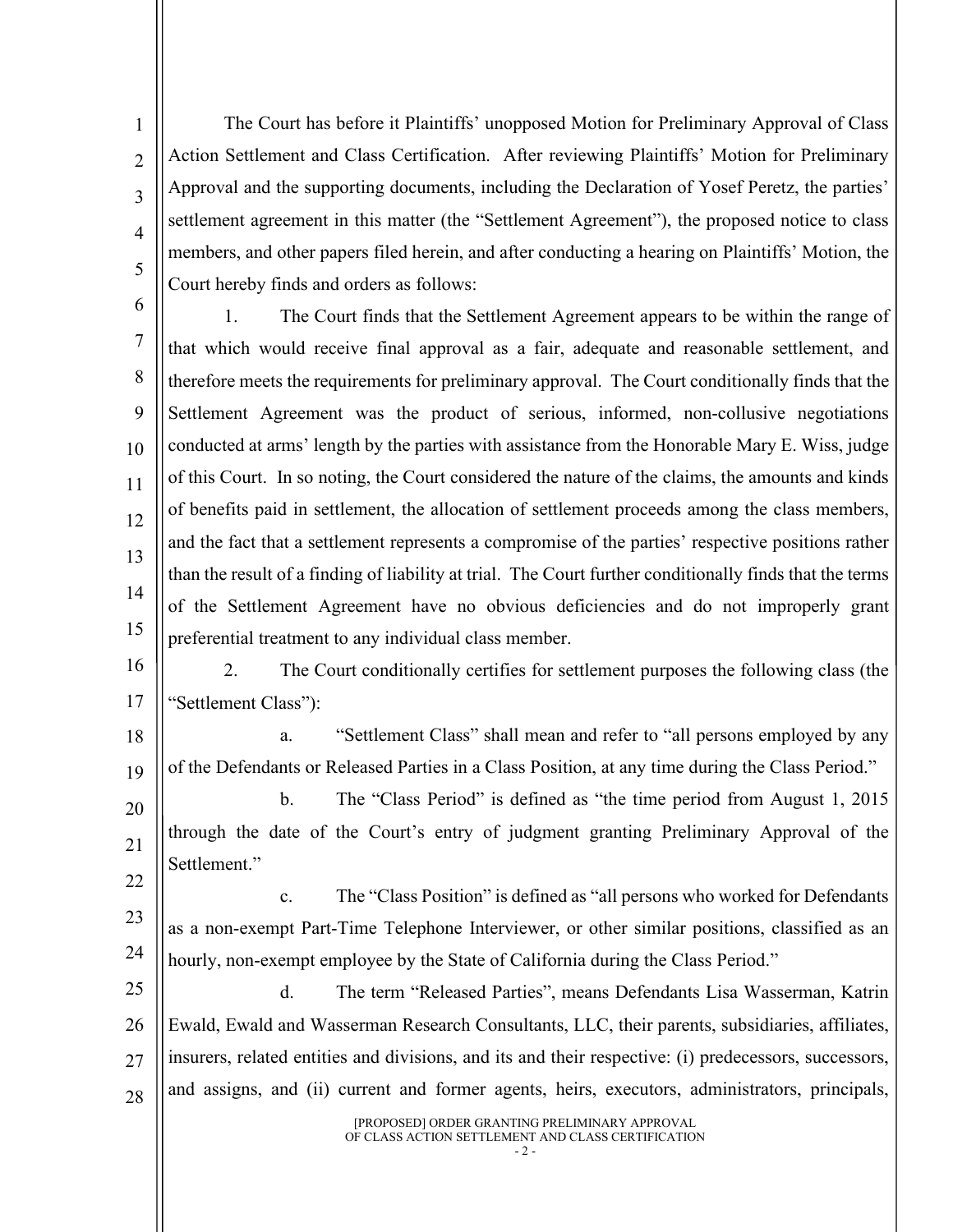| 1              | officers, directors, shareholders, employees, founders, members, assigns, insurers, attorneys, and   |  |  |
|----------------|------------------------------------------------------------------------------------------------------|--|--|
| $\overline{2}$ | all other claiming through and by any of them.                                                       |  |  |
| 3              | "Eligible Class Member" include all members of the Class who do not opt-<br>e.                       |  |  |
| $\overline{4}$ | out from this settlement.                                                                            |  |  |
|                | 3.<br>The Court appoints Simpluris, Inc. as the Settlement Administrator.                            |  |  |
| 5              | The Court appoints for settlement purposes only Named Plaintiffs Adriana Hayter,<br>4.               |  |  |
| 6              | Larine Shields, and Taylor Evans as Class Representatives.                                           |  |  |
| 7              | 5.<br>The Court appoints for settlement purposes only Yosef Peretz and Shane Howarter                |  |  |
| 8              | of the Peretz & Associates law firm and Martin M. Horowitz and Stephanie Rubinoff of the             |  |  |
| 9              | Horowitz & Rubinoff law firm as counsel for the Settlement Classes ("Class Counsel").                |  |  |
| 10             | The parties are ordered to carry out the settlement according to the terms of the<br>6.              |  |  |
| 11             | Settlement Agreement.                                                                                |  |  |
| 12             | 7.<br>The Court orders the following schedule of dates for further proceedings:                      |  |  |
| 13             | and filing Motion for Final Approval:<br>Deadline<br>for serving<br>a.                               |  |  |
| 14             |                                                                                                      |  |  |
|                | $\mathbf{b}$ .<br>in Department 304                                                                  |  |  |
| 15             | of this Court.                                                                                       |  |  |
| 16             | The Court notes the application of Class Counsel for an award of attorneys' fees<br>8.               |  |  |
| 17             | and costs and shall consider this issue at the Final Approval Hearing.                               |  |  |
| 18             | 9.<br>The Court approves, as to the form and content, the Notice of Class Action                     |  |  |
| 19             | Settlement ("Notice"), attached hereto as Exhibit 1, which informs the members of the Class of       |  |  |
| 20             | the terms of the proposed Settlement, the preliminary approval of the Settlement Agreement, and      |  |  |
| 21             | the scheduling of the Final Approval Hearing. The Court finds that the dates selected for the        |  |  |
| 22             | mailing and distribution of the Notice, as well as the content and form of the Notice, meet the      |  |  |
| 23             | requirements of due process, provide reasonable notice, and shall constitute due and sufficient      |  |  |
|                | notice to all persons entitled thereto. The Court further finds that the Notice appears to fully and |  |  |
| 24             | accurately inform the Settlement Class members of all material elements of the proposed              |  |  |
| 25             | Settlement Agreement, of the Settlement Class members' right to be excluded from the Classes,        |  |  |
| 26             | and of each Class member's right and opportunity to object to the settlement.                        |  |  |
| 27             | IT IS SO ORDERED.                                                                                    |  |  |
| 28             |                                                                                                      |  |  |
|                |                                                                                                      |  |  |

[PROPOSED] ORDER GRANTING PRELIMINARY APPROVAL OF CLASS ACTION SETTLEMENT AND CLASS CERTIFICATION

- 3 -